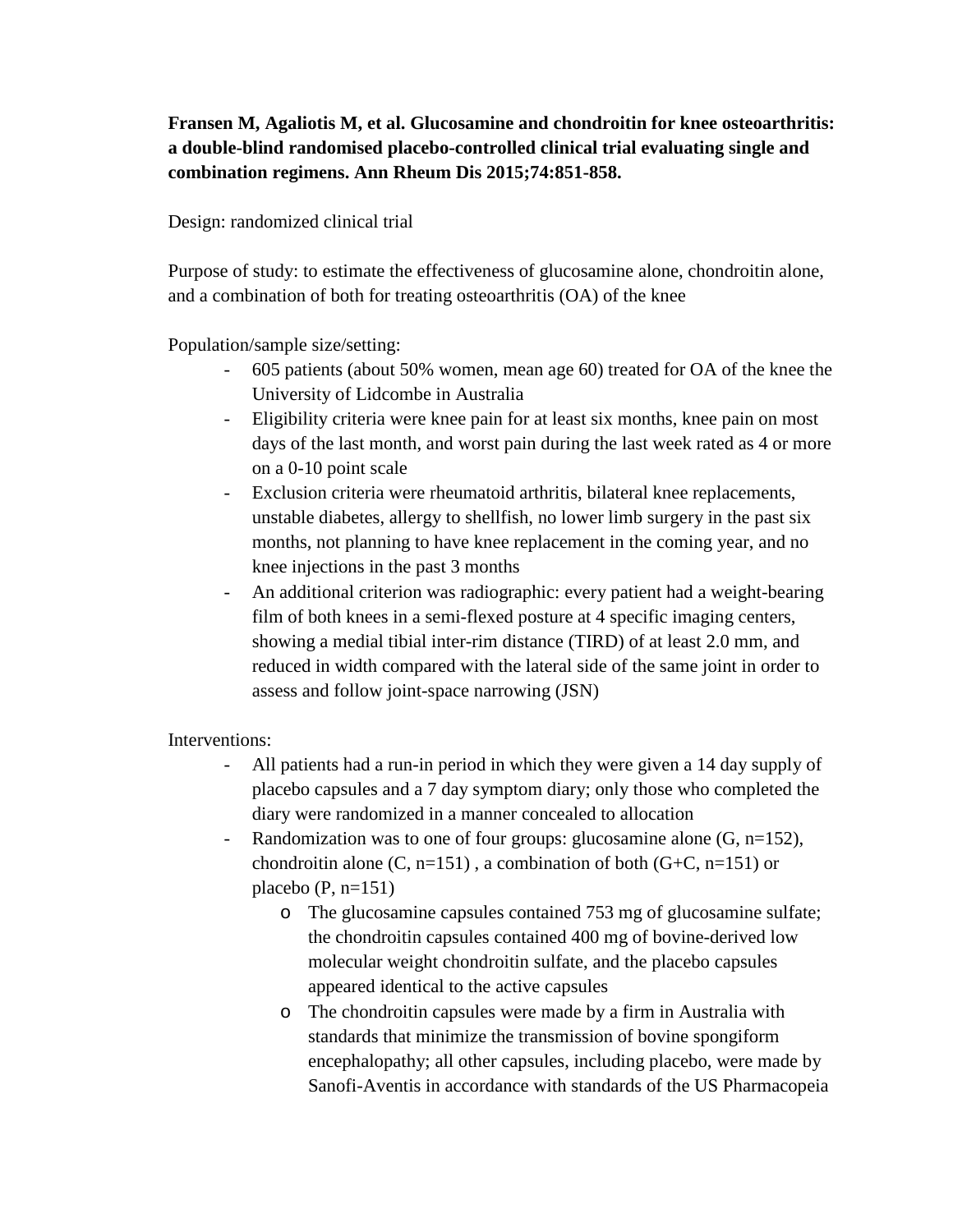All patients took two capsules daily of the assigned medication

Outcomes:

- The 7 day symptom diary was sent every 2 months along with the study capsules for 2 years
	- o The diary asked patients to report on the worst pain they had had that day, and the maximum score during those 7 days was recorded as an outcome
	- o The diary also asked the patients to rate their knees each day as excellent=0, very good 1, good 2, fair 3, or poor 4, and asked if they had exercised more than 20 minutes that day; less than 5 of the 7 days recording exercise was considered "inadequate " exercise
- JSN was evaluated from 3 annual knee radiographs and read by a radiologist blinded to treatment allocation but not to the sequence of the films; for a film to be included in JSN analyses, the TIRD had to be  $\leq$  1.7 mm at each time point and had to show a difference of  $\leq$  0.2 mm between two x-ray time points
	- o Severity of OA was also assessed with the Kellgren-Lawrence system, and about half of the patients had KL grade less than 2, indicating mild radiographic disease
- During the 2 year followup, 126 (24%) of the patients withdrew, but only 34 for possibly-related medical events there were no major differences between groups
- For the structural outcome of JSN, there were 303 sets of x-rays evaluated as valid for the 2-year followup, and the four treatment groups had equal rates of completing the followup films
- `A difference was reported in the degree of JSN between the P group and the G+C group at 2 years; the P group had 0.22 mm of JSN while the G+C group had only 0.12 mm of JSN; the difference in the amount of JSN between the two groups was 0.10 mm with a 95% confidence interval between 0.0 and 0.2 mm, with a p value of 0.046
	- o No other differences in the amount of JSN was observed between any of the other treatment groups
- With respect to the clinical outcomes, the groups had equal pain scores after the end of two years; neither the  $G+C$  group, the  $G$  group, or the  $C$  group differed from the P group on knee pain or on any of several secondary outcomes such as the Western Ontario and McMaster Osteoarthritis (WOMAC) pain and physical function scores; the groups had some improvements in pain between baseline and year 1 but not between year 1 and year 2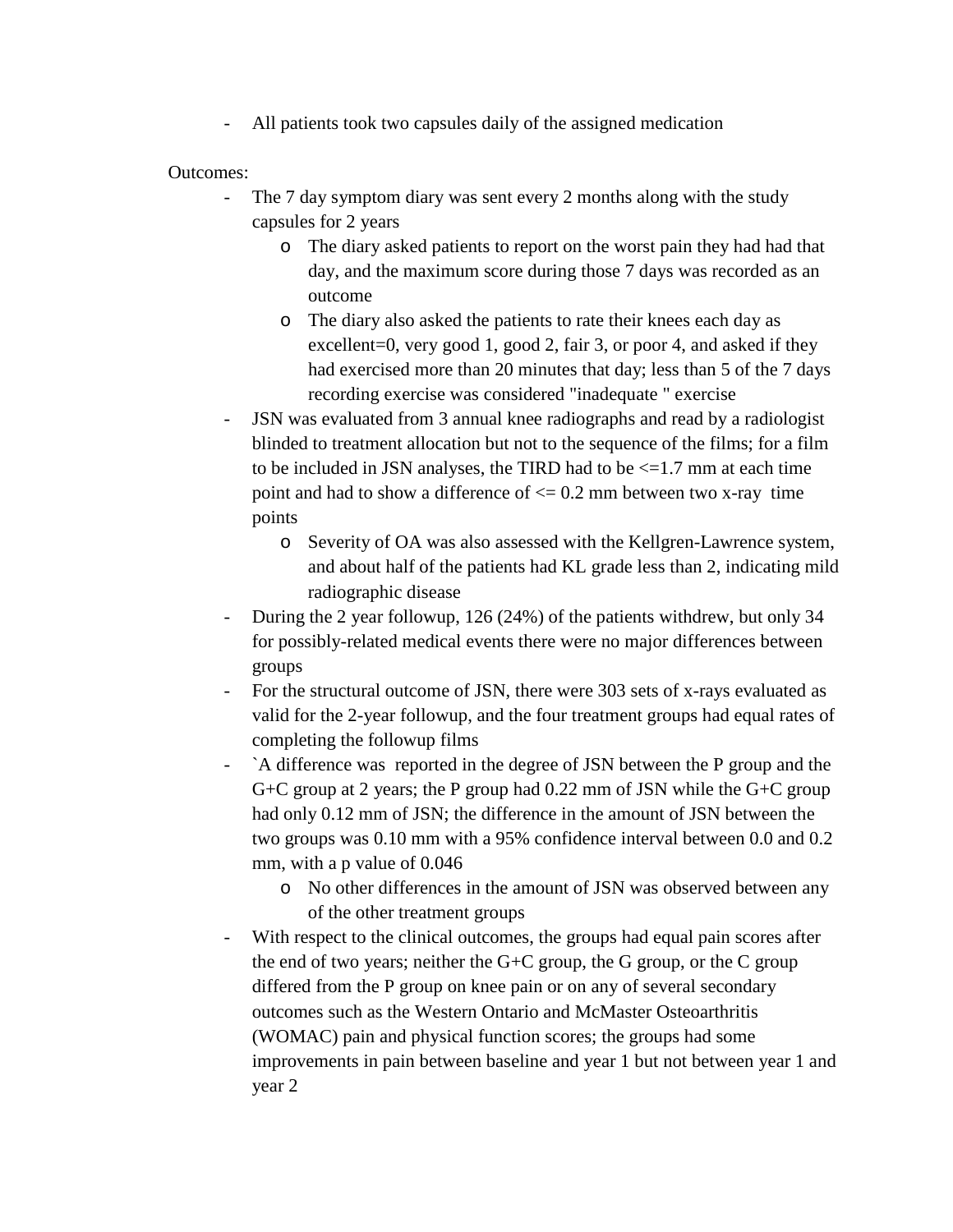o A subgroup analysis of patients with more severe pain at baseline  $(\geq=6/10)$  also did not show differences in knee pain and global assessment between the treatment groups

Authors' conclusions:

- Taking chondroitin plus glucosamine for two years provided a meaningful reduction in JSN among people with symptomatic OA of the knee with mostly mild radiographic disease
- The amount of JSN in the chondroitin plus glucosamine group was about half that in the placebo group after two years of treatment; if this were sustained over a period of 10 to 15 years, there could be a very significant clinical impact on the progression of OA of the knee
	- o In contrast to other studies which have not found a significant influence of chondroitin plus glucosamine on the progression of JSN, this study had only5% with KG grade 3 OA, while the other studies had a higher percentage of patients with more severe radiographic disease at the time of study enrollment
- The pain outcome (worst knee pain in the past 7 days using a 7 day diary which was sent out every two months) was selected in order to have a better chance of detecting a pain-relieving effect than would have been possible with a pain outcome which would have lower average expected values, which could miss an actual analgesic effect of treatment

## Comments:

- The influence of chondroitin plus glucosamine on JSN was statistically better than seen with placebo, but the 0.1mm difference between the two groups had a 95% confidence interval between 0.0 and 0.2 mm; the inference that the rate of narrowing is cut in half with chondroitin plus glucosamine is somewhat speculative, considering the possibility that measurement error affects the resolution of the digitized images used to measure JSN

- The lack of influence of chondroitin plus glucosamine on knee pain and function scores over a two year period, even when the scoring system was set up in a way which had a good likelihood of detecting pain score changes, makes the JSN results of uncertain importance, since it is pan and loss of function which mainly lead to the decision to perform surgery; JSN is an ancillary consideration in this decision making

- With a large enrollment and a large number of patients in each group, the study was adequately powered to detect any clinically meaningful benefit on pain and function, and such an effect was not missed because the study suffered from a lack of power

- It would apparently require daily use of chondroitin plus glucosamine for a period of many years to manifest a therapeutic effect, even assuming that the authors are